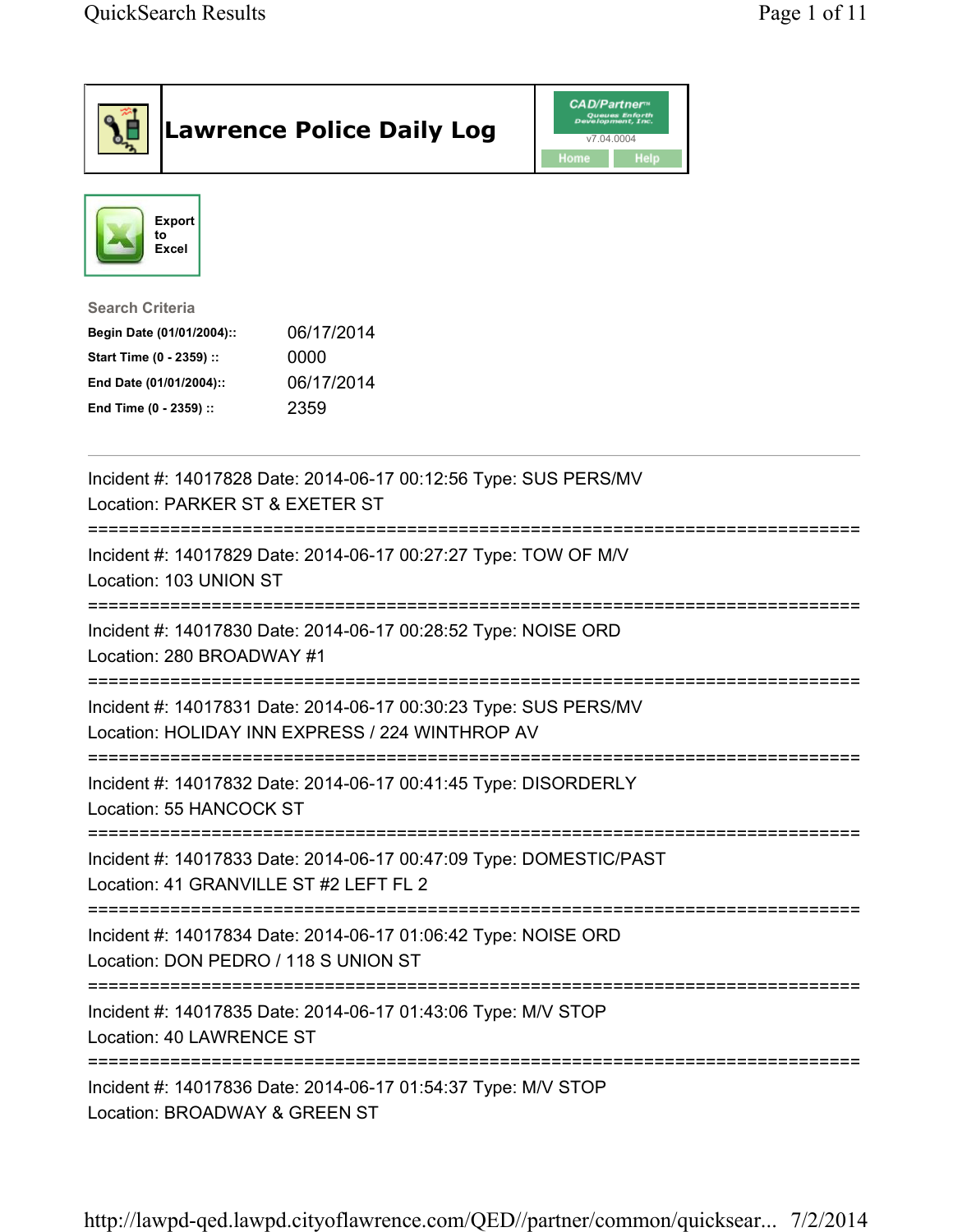| Incident #: 14017837 Date: 2014-06-17 02:16:03 Type: M/V STOP<br>Location: BROADWAY & PARK ST                                            |
|------------------------------------------------------------------------------------------------------------------------------------------|
| Incident #: 14017838 Date: 2014-06-17 02:20:23 Type: M/V STOP<br>Location: HAMPSHIRE ST & TREMONT ST                                     |
| Incident #: 14017839 Date: 2014-06-17 02:21:21 Type: MEDIC SUPPORT<br>Location: CARVER ST & SALEM ST<br>;=============================== |
| Incident #: 14017840 Date: 2014-06-17 02:29:32 Type: M/V STOP<br>Location: NEW BALANCE ATHLETIC SHOE CORP / 5 S UNION ST                 |
| Incident #: 14017841 Date: 2014-06-17 02:44:26 Type: GENERAL SERV<br>Location: 16 HOLLY ST                                               |
| Incident #: 14017842 Date: 2014-06-17 02:46:53 Type: DISTURBANCE<br>Location: AMESBURY ST @ COMMON ST                                    |
| Incident #: 14017843 Date: 2014-06-17 02:53:38 Type: M/V STOP<br>Location: EUTAW ST & FITZ ST                                            |
| ==========<br>Incident #: 14017844 Date: 2014-06-17 03:02:36 Type: CK WELL BEING<br>Location: 33 PERRY AV                                |
| Incident #: 14017845 Date: 2014-06-17 03:16:23 Type: M/V STOP<br>Location: 345 HAVERHILL ST                                              |
| Incident #: 14017846 Date: 2014-06-17 03:20:30 Type: M/V STOP<br>Location: 582 HAVERHILL ST                                              |
| Incident #: 14017847 Date: 2014-06-17 05:05:22 Type: RECOV/STOL/MV<br>Location: 94 OSGOOD ST                                             |
| ;==================================<br>Incident #: 14017848 Date: 2014-06-17 05:53:41 Type: ALARM/BURG<br>Location: 33 HAMLET ST         |
| Incident #: 14017849 Date: 2014-06-17 05:58:47 Type: ALARM/BURG<br>Location: 55 HAMPSHIRE ST                                             |
| Incident #: 14017855 Date: 2014-06-17 07:21:04 Type: MEDIC SUPPORT<br>Lootion: 04 IMECTOUECTED DD                                        |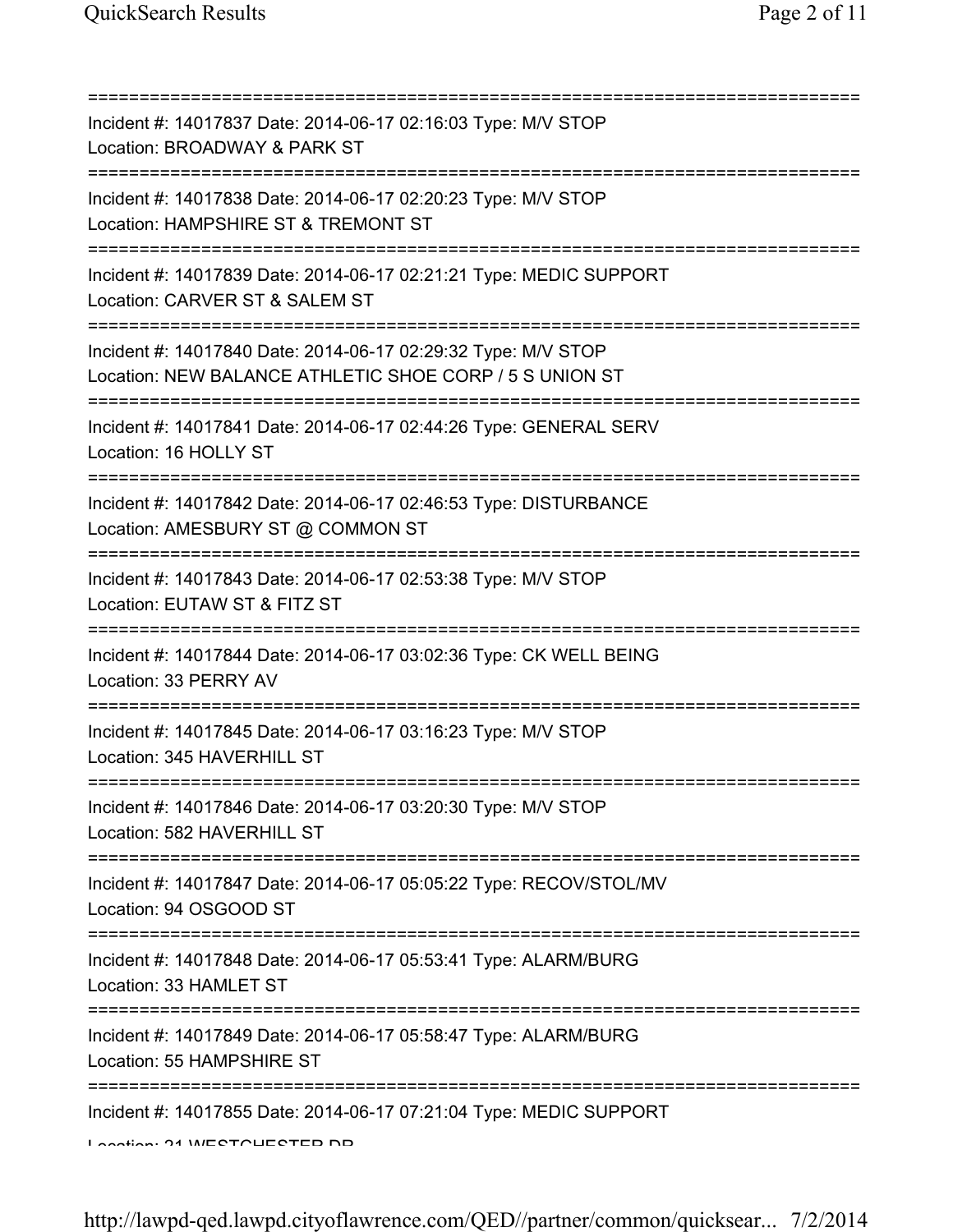| Incident #: 14017856 Date: 2014-06-17 07:24:30 Type: AUTO ACC/NO PI<br>Location: 65 PARK ST                                                                               |
|---------------------------------------------------------------------------------------------------------------------------------------------------------------------------|
| Incident #: 14017857 Date: 2014-06-17 07:28:50 Type: PARK & WALK<br>Location: BRADFORD ST & BROADWAY<br>===============================                                   |
| Incident #: 14017858 Date: 2014-06-17 07:38:59 Type: ALARMS<br>Location: 104 BUTLER ST                                                                                    |
| Incident #: 14017859 Date: 2014-06-17 07:41:53 Type: TRANSPORT<br>Location: JUVY--LOWELL / null                                                                           |
| Incident #: 14017860 Date: 2014-06-17 07:49:19 Type: TOW OF M/V<br>Location: 98 BROMFIELD ST                                                                              |
| ====================================<br>Incident #: 14017861 Date: 2014-06-17 08:08:30 Type: INVESTIGATION<br>Location: 145 FOSTER ST<br>;=============================== |
| Incident #: 14017862 Date: 2014-06-17 08:11:07 Type: M/V STOP<br>Location: 600 ESSEX ST                                                                                   |
| Incident #: 14017863 Date: 2014-06-17 08:13:32 Type: M/V STOP<br>Location: 211 MERRIMACK ST                                                                               |
| Incident #: 14017864 Date: 2014-06-17 08:24:19 Type: PARK & WALK<br>Location: 429 LOWELL ST                                                                               |
| Incident #: 14017865 Date: 2014-06-17 08:26:15 Type: TRANSPORT<br>Location: WENDELL ST & WEST ST                                                                          |
| Incident #: 14017866 Date: 2014-06-17 09:12:52 Type: TOW OF M/V<br>Location: 297 HOWARD ST                                                                                |
| Incident #: 14017867 Date: 2014-06-17 09:41:14 Type: INVEST CONT<br>Location: LAWRENCE BOYS + GIRLS CLUB / 136 WATER ST                                                   |
| Incident #: 14017868 Date: 2014-06-17 09:51:06 Type: INVEST CONT<br>Location: 118 HAVERHILL ST                                                                            |
| Incident #: 14017869 Date: 2014-06-17 09:52:18 Type: TRESPASSING                                                                                                          |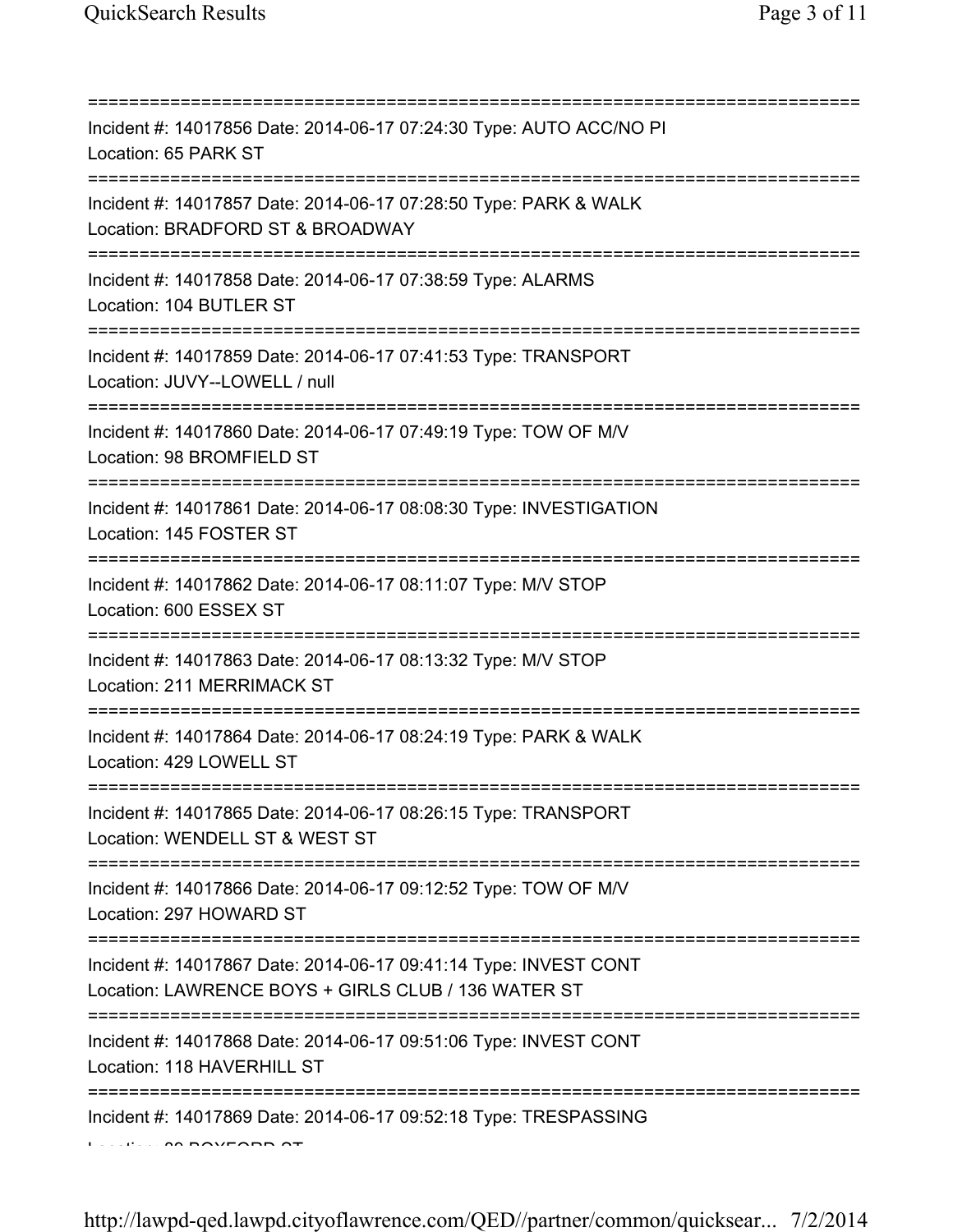Location: 254 BAILEY ST

=========================================================================== Incident #: 14017870 Date: 2014-06-17 09:56:33 Type: ALARM/BURG Location: 45 OREGON AV =========================================================================== Incident #: 14017871 Date: 2014-06-17 10:04:58 Type: PARK & WALK Location: BRADFORD ST & BROADWAY =========================================================================== Incident #: 14017872 Date: 2014-06-17 10:09:46 Type: TENANT PROB Location: 204 LAWRENCE ST =========================================================================== Incident #: 14017873 Date: 2014-06-17 10:15:38 Type: ALARM/BURG Location: 302 JACKSON ST =========================================================================== Incident #: 14017875 Date: 2014-06-17 10:28:15 Type: MISC Location: MAPLE ST & SHORT ST =========================================================================== Incident #: 14017874 Date: 2014-06-17 10:36:29 Type: DRUG VIO Location: 37 BODWELL ST =========================================================================== Incident #: 14017876 Date: 2014-06-17 10:41:46 Type: MISSING PERS Location: 36 BRADFORD ST #3 =========================================================================== Incident #: 14017877 Date: 2014-06-17 11:01:28 Type: STALKING Location: 674 LOWELL ST =========================================================================== Incident #: 14017878 Date: 2014-06-17 11:16:30 Type: UNWANTEDGUEST Location: 9 S BROADWAY =========================================================================== Incident #: 14017879 Date: 2014-06-17 11:37:11 Type: WIRE DOWN Location: 607 HOWARD ST =========================================================================== Incident #: 14017880 Date: 2014-06-17 11:53:51 Type: SUS PERS/MV Location: S UNION ST & SALEM ST =========================================================================== Incident #: 14017881 Date: 2014-06-17 12:02:48 Type: SUS PERS/MV Location: 29 TREMONT ST =========================================================================== Incident #: 14017882 Date: 2014-06-17 12:07:59 Type: DOMESTIC/PROG Location: 550 BROADWAY #402 =========================================================================== Incident #: 14017883 Date: 2014-06-17 12:10:25 Type: MAL DAMAGE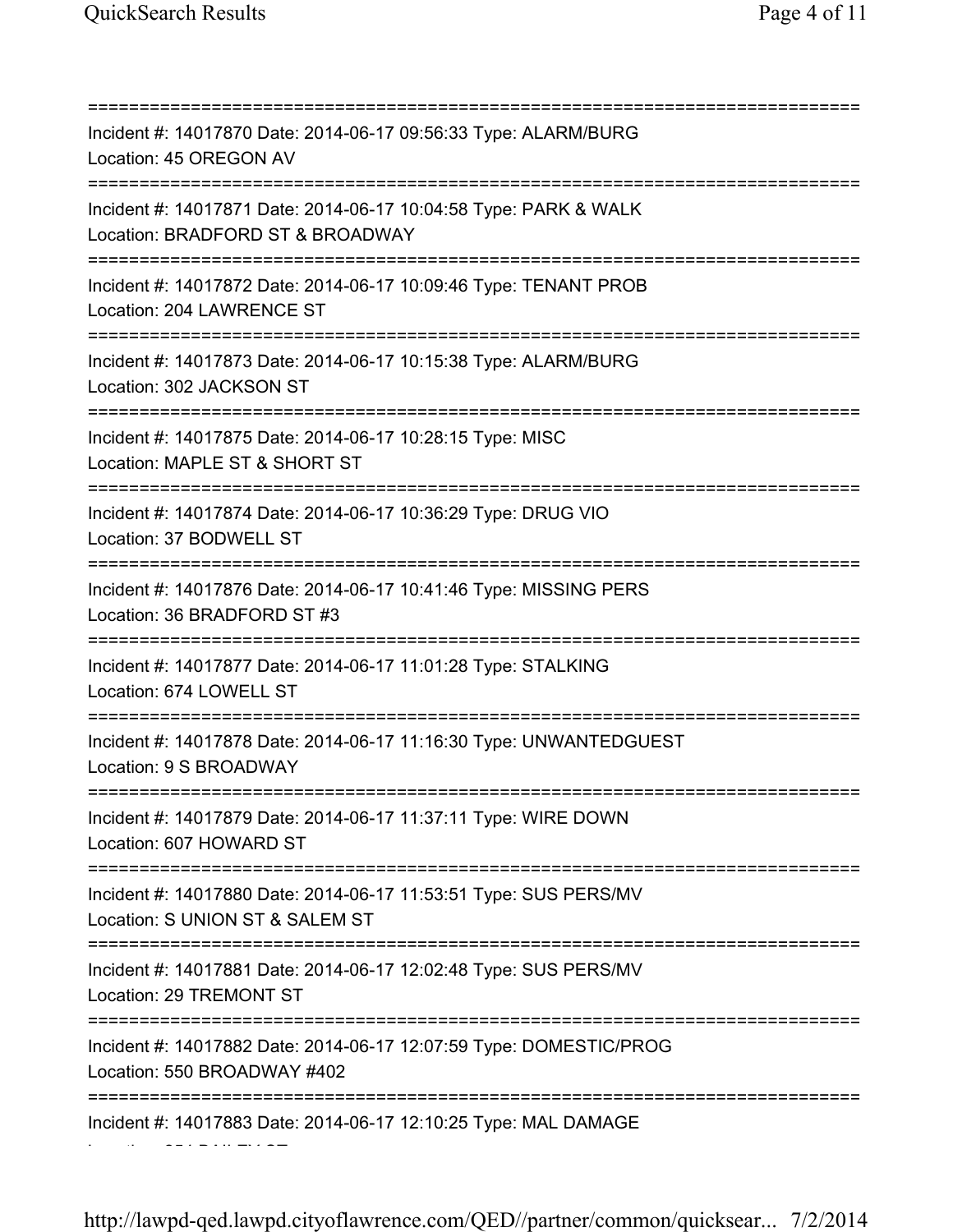=========================================================================== Incident #: 14017884 Date: 2014-06-17 12:12:36 Type: DRUG VIO Location: LAWRENCE ST & MYRTLE ST =========================================================================== Incident #: 14017885 Date: 2014-06-17 12:15:34 Type: ANIMAL COMPL Location: 62 KENDALL ST =========================================================================== Incident #: 14017886 Date: 2014-06-17 12:42:15 Type: UNKNOWN PROB Location: 4 MARKET ST =========================================================================== Incident #: 14017887 Date: 2014-06-17 12:46:54 Type: FIGHT Location: 54 MECHANIC ST =========================================================================== Incident #: 14017888 Date: 2014-06-17 12:51:49 Type: THREATS Location: 194 PARK ST =========================================================================== Incident #: 14017889 Date: 2014-06-17 12:55:15 Type: THREATS Location: 90 LOWELL ST =========================================================================== Incident #: 14017890 Date: 2014-06-17 13:09:26 Type: UNWANTEDGUEST Location: 64 AVON ST =========================================================================== Incident #: 14017891 Date: 2014-06-17 13:19:18 Type: SUS PERS/MV Location: 53 BELLEVUE ST =========================================================================== Incident #: 14017892 Date: 2014-06-17 13:32:17 Type: MAL DAMAGE Location: 58 OSGOOD ST =========================================================================== Incident #: 14017893 Date: 2014-06-17 13:34:43 Type: AUTO ACC/UNK PI Location: MARKET ST & PARKER ST =========================================================================== Incident #: 14017894 Date: 2014-06-17 13:42:39 Type: BOMB SCARE Location: HOLIDAY INN EXPRESS / 224 WINTHROP AV =========================================================================== Incident #: 14017895 Date: 2014-06-17 13:44:03 Type: ALARM/BURG Location: 81 BUNKERHILL ST =========================================================================== Incident #: 14017896 Date: 2014-06-17 14:28:19 Type: 209A/SERVE Location: 60 FLORAL ST =========================================================================== Incident #: 14017898 Date: 2014-06-17 14:30:00 Type: GEN OFFENCES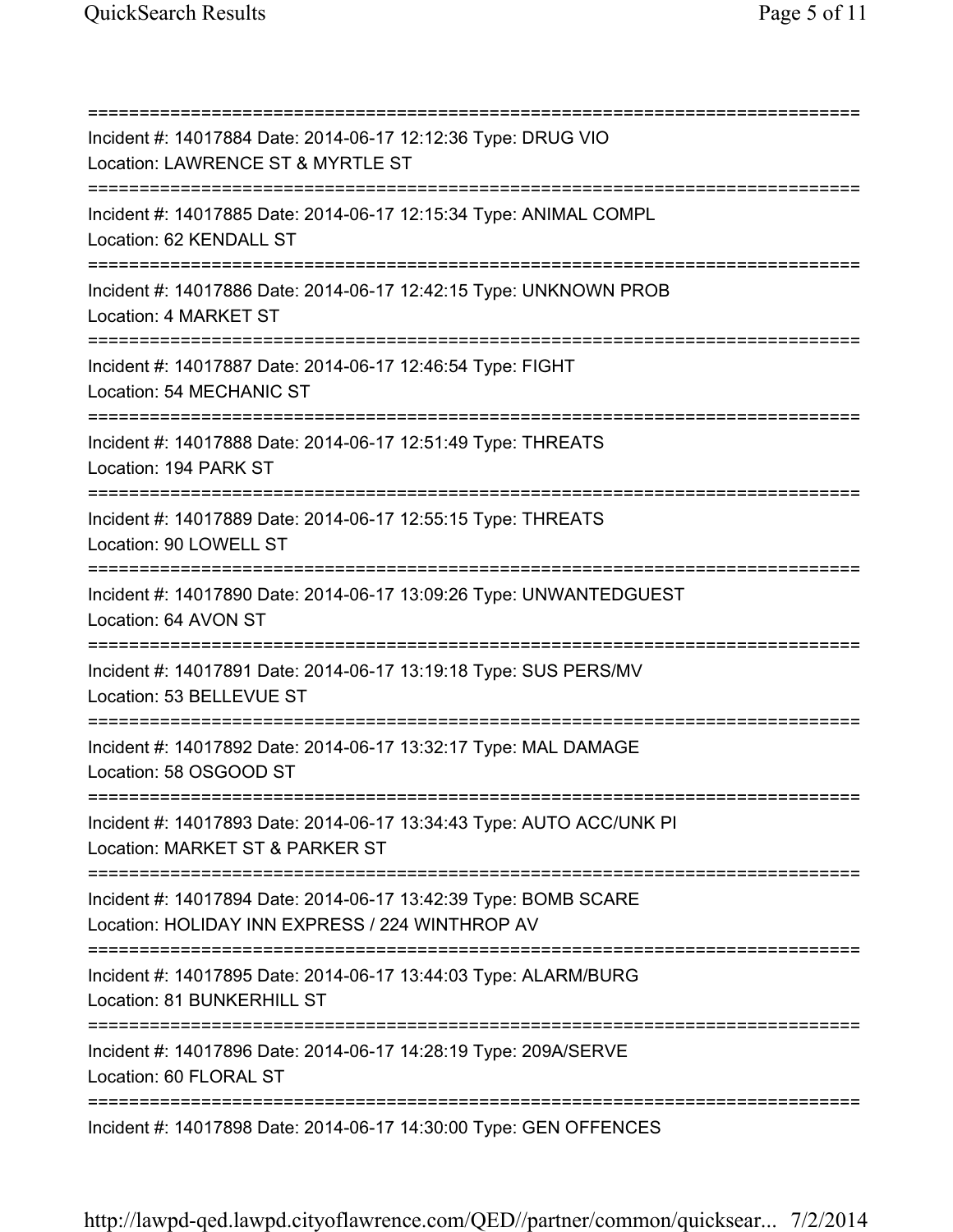=========================================================================== Incident #: 14017897 Date: 2014-06-17 14:30:08 Type: AUTO ACC/PI Location: 419 HAMPSHIRE ST =========================================================================== Incident #: 14017899 Date: 2014-06-17 14:31:46 Type: TOW/REPOSSED Location: 24 FLORENCE AV =========================================================================== Incident #: 14017900 Date: 2014-06-17 14:34:44 Type: HARASSMENT Location: 60 MYRTLE ST =========================================================================== Incident #: 14017901 Date: 2014-06-17 14:39:33 Type: DISTURBANCE Location: 54 AMES ST =========================================================================== Incident #: 14017902 Date: 2014-06-17 14:46:01 Type: AUTO ACC/PI Location: FALLS BRIDGE / null =========================================================================== Incident #: 14017903 Date: 2014-06-17 14:47:48 Type: ALARM/BURG Location: 15 UNION ST =========================================================================== Incident #: 14017904 Date: 2014-06-17 14:48:44 Type: COUNTERFEIT Location: 190 BROADWAY =========================================================================== Incident #: 14017905 Date: 2014-06-17 15:13:42 Type: GEN OFFENCES Location: LAWRENCE ST & MYRTLE ST =========================================================================== Incident #: 14017906 Date: 2014-06-17 15:16:21 Type: RECOV/STOL/MV Location: 33 KENDALL ST =========================================================================== Incident #: 14017907 Date: 2014-06-17 15:21:54 Type: AUTO ACC/NO PI Location: RT114 =========================================================================== Incident #: 14017908 Date: 2014-06-17 15:31:34 Type: 911 HANG UP Location: 28 BLAKEMORE CT FL 2 =========================================================================== Incident #: 14017909 Date: 2014-06-17 15:42:08 Type: AUTO ACC/NO PI Location: 500 BROADWAY =========================================================================== Incident #: 14017910 Date: 2014-06-17 15:47:47 Type: B&E FOLLOW UP Location: 33 DURSO AV =========================================================================== Incident #: 14017911 Date: 2014-06-17 15:53:24 Type: AUTO ACC/NO PI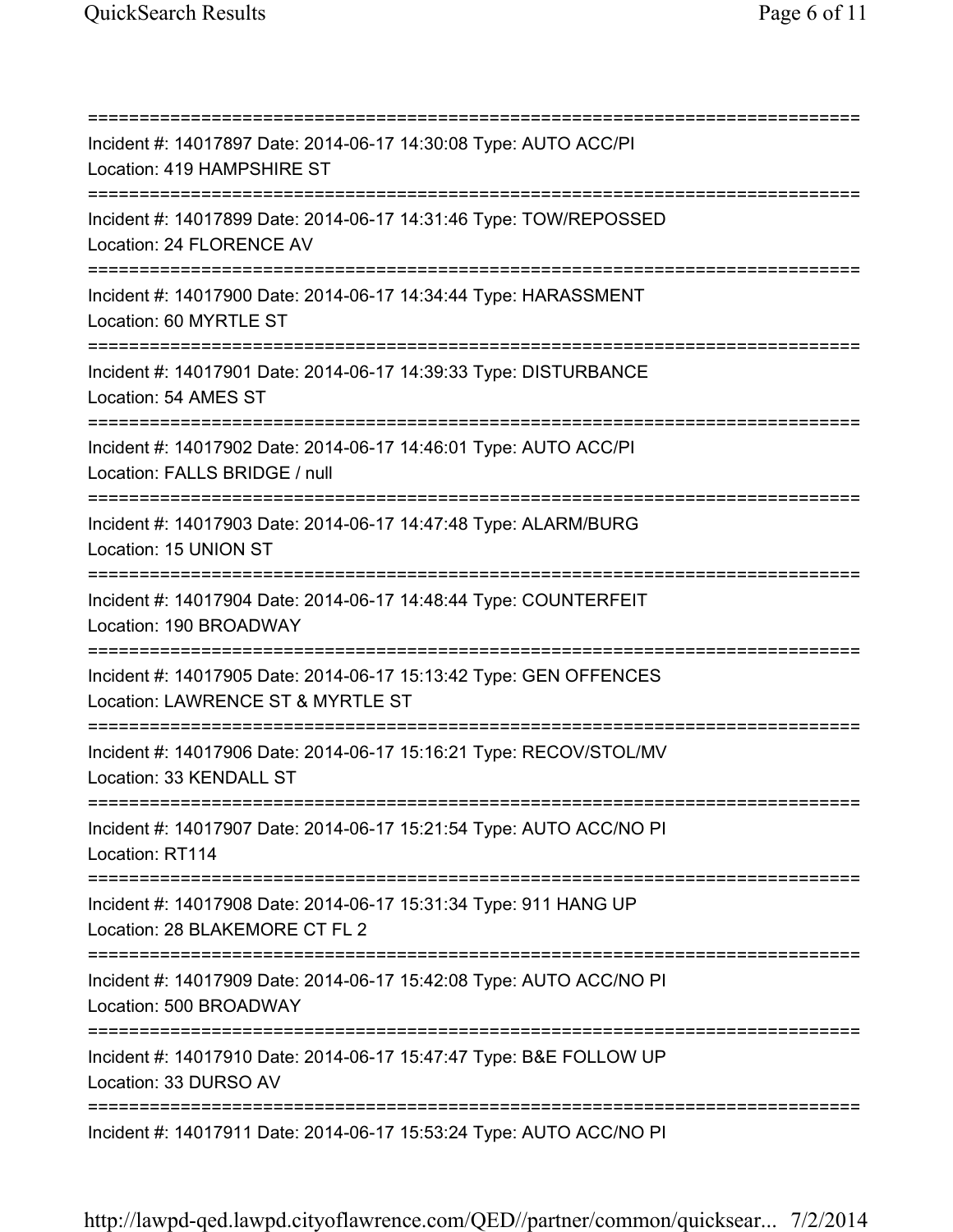| Location: COMMON ST & FRANKLIN ST                                                                                                           |
|---------------------------------------------------------------------------------------------------------------------------------------------|
| Incident #: 14017912 Date: 2014-06-17 16:46:25 Type: UNWANTEDGUEST<br>Location: 24 BROOK ST FL 3                                            |
| Incident #: 14017914 Date: 2014-06-17 16:57:13 Type: AUTO ACC/NO PI<br>Location: RIVER POINTE WY & WAVERLY                                  |
| Incident #: 14017913 Date: 2014-06-17 16:57:17 Type: HIT & RUN M/V<br>Location: BROOK ST & NEWBURY ST                                       |
| Incident #: 14017915 Date: 2014-06-17 17:15:46 Type: THREATS<br>Location: TACO BELL / 79 WINTHROP AV                                        |
| Incident #: 14017916 Date: 2014-06-17 17:25:18 Type: HIT & RUN M/V<br>Location: BERKELEY ST & BRUCE ST                                      |
| Incident #: 14017917 Date: 2014-06-17 17:29:35 Type: GEN OFFENCES<br>Location: 187 MT VERNON ST                                             |
| Incident #: 14017918 Date: 2014-06-17 17:31:40 Type: STOLEN PROP<br>Location: GUILMETTE SCHOOL / 80 BODWELL ST                              |
| Incident #: 14017919 Date: 2014-06-17 17:33:13 Type: B&E/PAST<br>Location: 197 PROSPECT ST #1                                               |
| Incident #: 14017920 Date: 2014-06-17 17:40:41 Type: AUTO ACC/NO PI<br>Location: FITZ ST & LAWRENCE ST                                      |
| Incident #: 14017921 Date: 2014-06-17 17:44:53 Type: LARCENY/PAST<br>Location: 90 LOWELL ST                                                 |
| Incident #: 14017922 Date: 2014-06-17 17:45:36 Type: PARK & WALK<br>Location: BROADWAY & HAVERHILL ST                                       |
| Incident #: 14017923 Date: 2014-06-17 18:03:03 Type: ALARM/BURG<br>Location: SOUTH LAWRENCE EAST SCHOOL / 165 CRAWFORD ST                   |
| =======================<br>Incident #: 14017924 Date: 2014-06-17 18:05:02 Type: AUTO ACC/NO PI<br>Location: BOSTON MARKET / 435 WINTHROP AV |
| Incident #: 1101700E Data: 0014 02 17 10:07:05 Tune: ALADM/DLIDO                                                                            |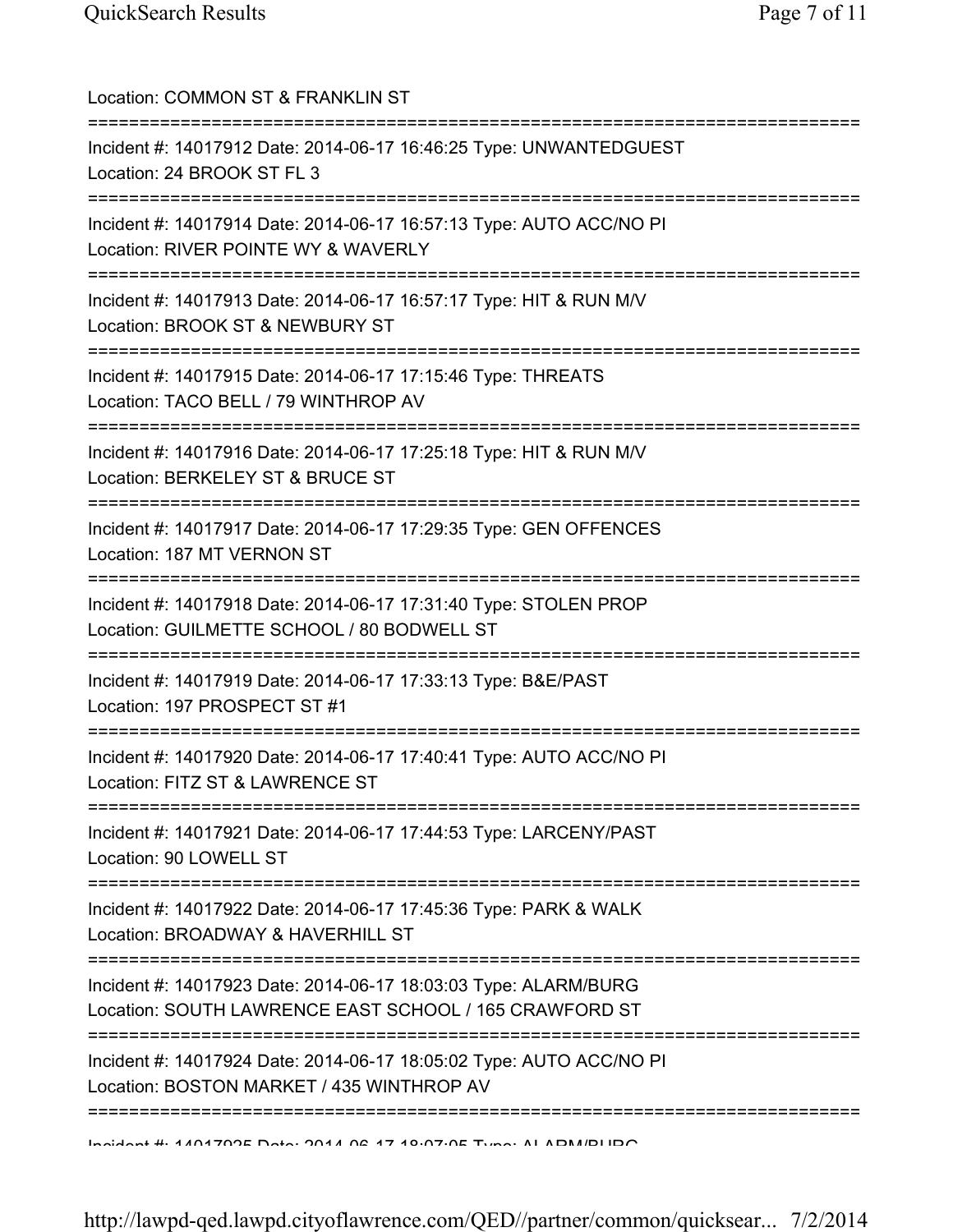Location: RESD; MARIA SANTOS 9786899206 / 89 BELKNAP ST =========================================================================== Incident #: 14017926 Date: 2014-06-17 18:20:52 Type: MAL DAMAGE Location: 308 HOWARD ST =========================================================================== Incident #: 14017927 Date: 2014-06-17 18:33:31 Type: COURT DOC SERVE Location: 248 BROADWAY #409 =========================================================================== Incident #: 14017928 Date: 2014-06-17 18:39:53 Type: PARK & WALK Location: BROADWAY & HAVERHILL ST =========================================================================== Incident #: 14017929 Date: 2014-06-17 18:44:28 Type: CHILD ABUSE Location: SANBORN ST =========================================================================== Incident #: 14017930 Date: 2014-06-17 19:10:40 Type: ALARM/BURG Location: ST ALFIO'S SOCIETY978-6810944 / 20 COMMON ST =========================================================================== Incident #: 14017931 Date: 2014-06-17 19:18:13 Type: FRAUD Location: 4 NELSON ST #1 =========================================================================== Incident #: 14017932 Date: 2014-06-17 19:24:58 Type: DISORDERLY Location: 139 MAY ST =========================================================================== Incident #: 14017933 Date: 2014-06-17 19:25:25 Type: TOW OF M/V Location: CVS / 266 BROADWAY =========================================================================== Incident #: 14017934 Date: 2014-06-17 19:30:17 Type: LARCENY/PAST Location: 8 INMAN ST #21 =========================================================================== Incident #: 14017935 Date: 2014-06-17 19:35:04 Type: NOISE ORD Location: 475 HAVERHILL ST =========================================================================== Incident #: 14017936 Date: 2014-06-17 19:41:34 Type: KEEP PEACE Location: 34 KENDALL ST =========================================================================== Incident #: 14017937 Date: 2014-06-17 19:43:36 Type: CK WELL BEING Location: 195 MT VERNON ST FL 1 =========================================================================== Incident #: 14017938 Date: 2014-06-17 19:45:17 Type: SHOTS FIRED Location: CHESTER ST & CLIFTON ST =========================================================================== Incident #: 14017939 Date: 2014 06 17 19:51:21 Type: NOISE ORD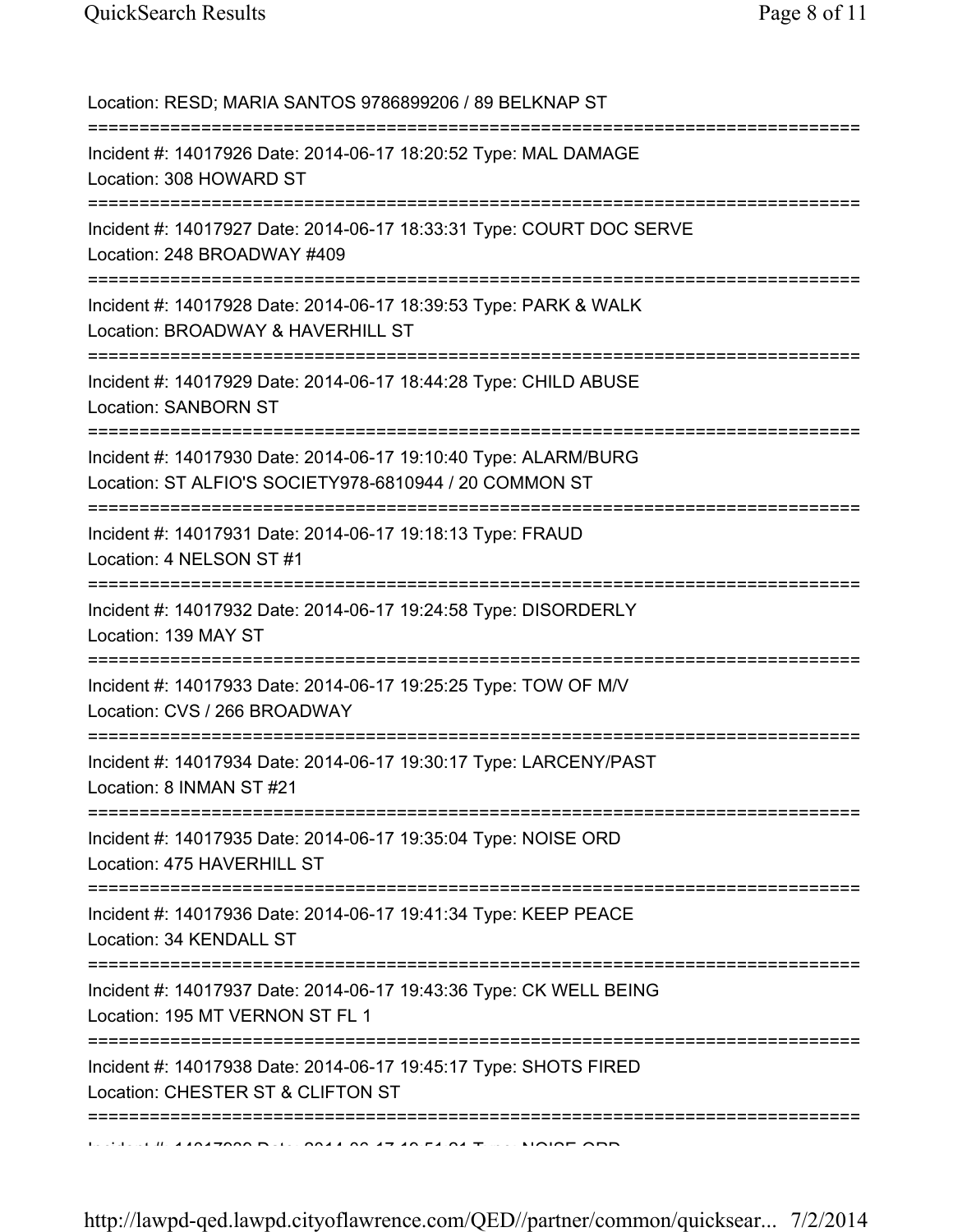| Location: BROOKFIELD ST & KENNETH ST FL 3                                                                                                                         |
|-------------------------------------------------------------------------------------------------------------------------------------------------------------------|
| Incident #: 14017940 Date: 2014-06-17 19:54:13 Type: THREATS<br>Location: 185 ABBOTT ST                                                                           |
| Incident #: 14017941 Date: 2014-06-17 19:56:11 Type: DISTURBANCE<br>Location: 19 SPRINGFIELD ST                                                                   |
| Incident #: 14017942 Date: 2014-06-17 20:14:21 Type: ALARM/BURG<br>Location: RESD; PEDRO JAVIER9789025292 / 215 HIGH ST<br>====================================== |
| Incident #: 14017943 Date: 2014-06-17 20:18:35 Type: TRESPASSING<br>Location: 33 BROOK ST                                                                         |
| Incident #: 14017944 Date: 2014-06-17 20:58:34 Type: GUN CALL<br>Location: 105 CHESTER ST #FRONT FL 1                                                             |
| Incident #: 14017945 Date: 2014-06-17 21:10:36 Type: SPECIAL CHECK<br>Location: NEWTON ST & SANBORN ST                                                            |
| Incident #: 14017946 Date: 2014-06-17 21:23:30 Type: NOISE ORD<br>Location: 6 LESLIE ST                                                                           |
| Incident #: 14017947 Date: 2014-06-17 21:28:45 Type: DOMESTIC/PROG<br>Location: 175 E HAVERHILL ST                                                                |
| Incident #: 14017948 Date: 2014-06-17 21:30:53 Type: SUS PERS/MV<br>Location: GREATER LAWRENCE FAMILY HEALTH / 150 PARK ST                                        |
| Incident #: 14017949 Date: 2014-06-17 21:33:26 Type: SUICIDE ATTEMPT<br>Location: 218 WALNUT ST FL 3                                                              |
| Incident #: 14017950 Date: 2014-06-17 21:36:28 Type: FIGHT<br>Location: LAWRENCE ST & MYRTLE ST                                                                   |
| Incident #: 14017951 Date: 2014-06-17 21:46:53 Type: LARCENY/PAST<br>Location: 38 CHELMSFORD ST FL 1                                                              |
| Incident #: 14017952 Date: 2014-06-17 21:55:04 Type: M/V STOP<br>Location: E HAVERHILL ST & SARGENT ST                                                            |
|                                                                                                                                                                   |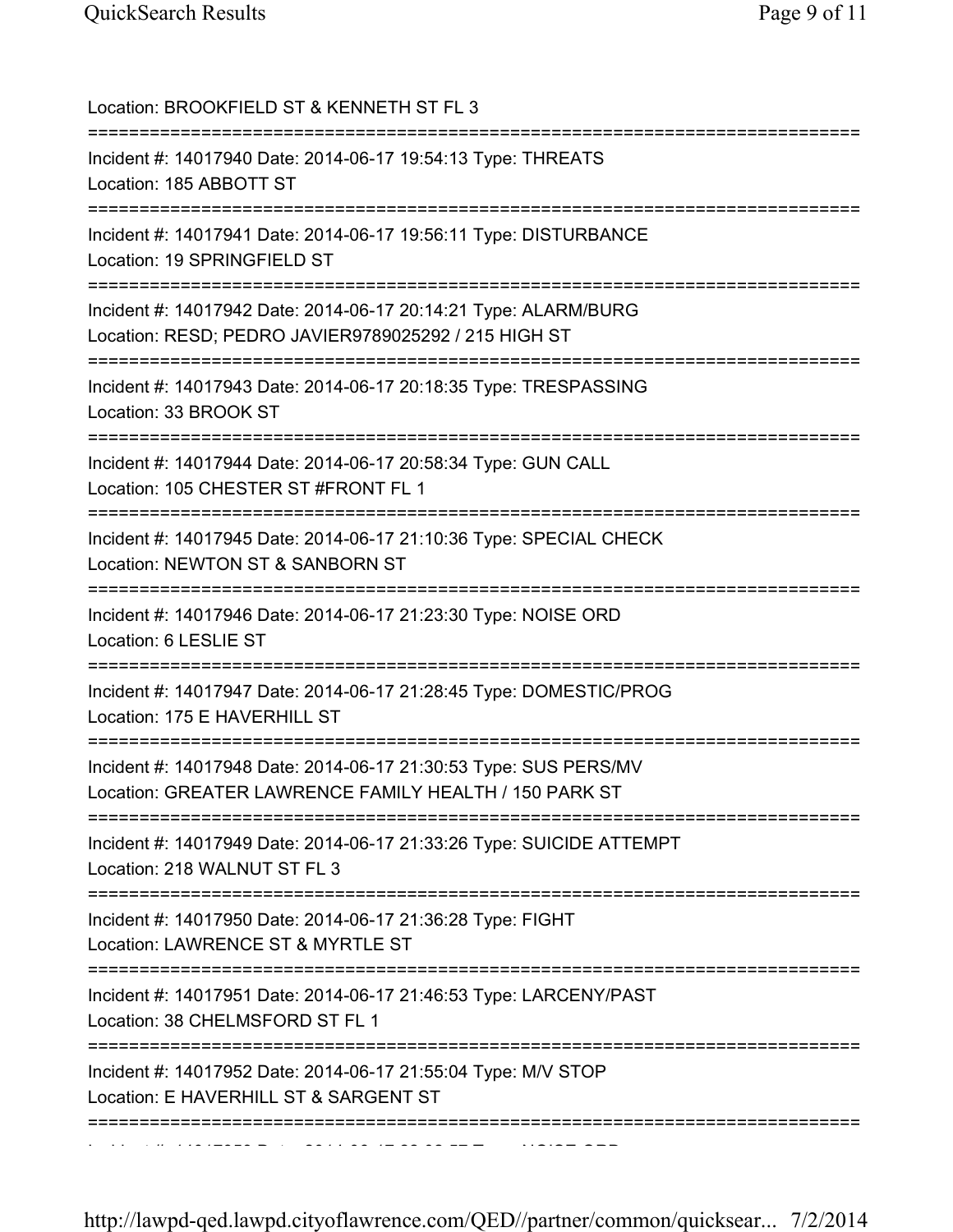Location: 62 KENT ST

| Incident #: 14017954 Date: 2014-06-17 22:17:22 Type: COURT DOC SERVE<br>Location: 48 HOLLY ST                                                   |
|-------------------------------------------------------------------------------------------------------------------------------------------------|
| Incident #: 14017955 Date: 2014-06-17 22:18:25 Type: PARK & WALK<br>Location: PARKER ST & SPRINGFIELD ST                                        |
| Incident #: 14017956 Date: 2014-06-17 22:23:28 Type: PARK & WALK<br>Location: BROADWAY & HAVERHILL ST<br>.===================================== |
| Incident #: 14017957 Date: 2014-06-17 22:26:10 Type: ALARM/BURG<br>Location: THE PARTHUM SCHOO; / 258 E HAVERHILL ST                            |
| =======================<br>Incident #: 14017958 Date: 2014-06-17 22:34:55 Type: NOISE ORD<br>Location: 20 PLEASANT ST                           |
| Incident #: 14017959 Date: 2014-06-17 22:42:30 Type: NOISE ORD<br>Location: 198 UNION ST FL 1                                                   |
| Incident #: 14017960 Date: 2014-06-17 22:45:51 Type: ALARM/BURG<br>Location: ESMURRIA RESIDENCE / 86 LEXINGTON ST                               |
| Incident #: 14017961 Date: 2014-06-17 22:51:03 Type: UNWANTEDGUEST<br>Location: 196 JACKSON ST #15 FL 4                                         |
| Incident #: 14017962 Date: 2014-06-17 22:51:57 Type: CK WELL BEING<br>Location: 20 SAVOIE AV                                                    |
| Incident #: 14017963 Date: 2014-06-17 22:59:36 Type: ALARM/BURG<br>Location: RIVERWALK / 280 MERRIMACK ST FL 2-3                                |
| Incident #: 14017964 Date: 2014-06-17 23:00:44 Type: SUS PERS/MV<br>Location: 24 CHANDLER ST                                                    |
| Incident #: 14017965 Date: 2014-06-17 23:04:01 Type: ALARM/BURG<br>Location: GUILMETTE SCHOOL / 80 BODWELL ST                                   |
| Incident #: 14017966 Date: 2014-06-17 23:14:35 Type: UNKNOWN PROB<br>Location: 248 BROADWAY #307<br><u> :=====================</u>              |
|                                                                                                                                                 |